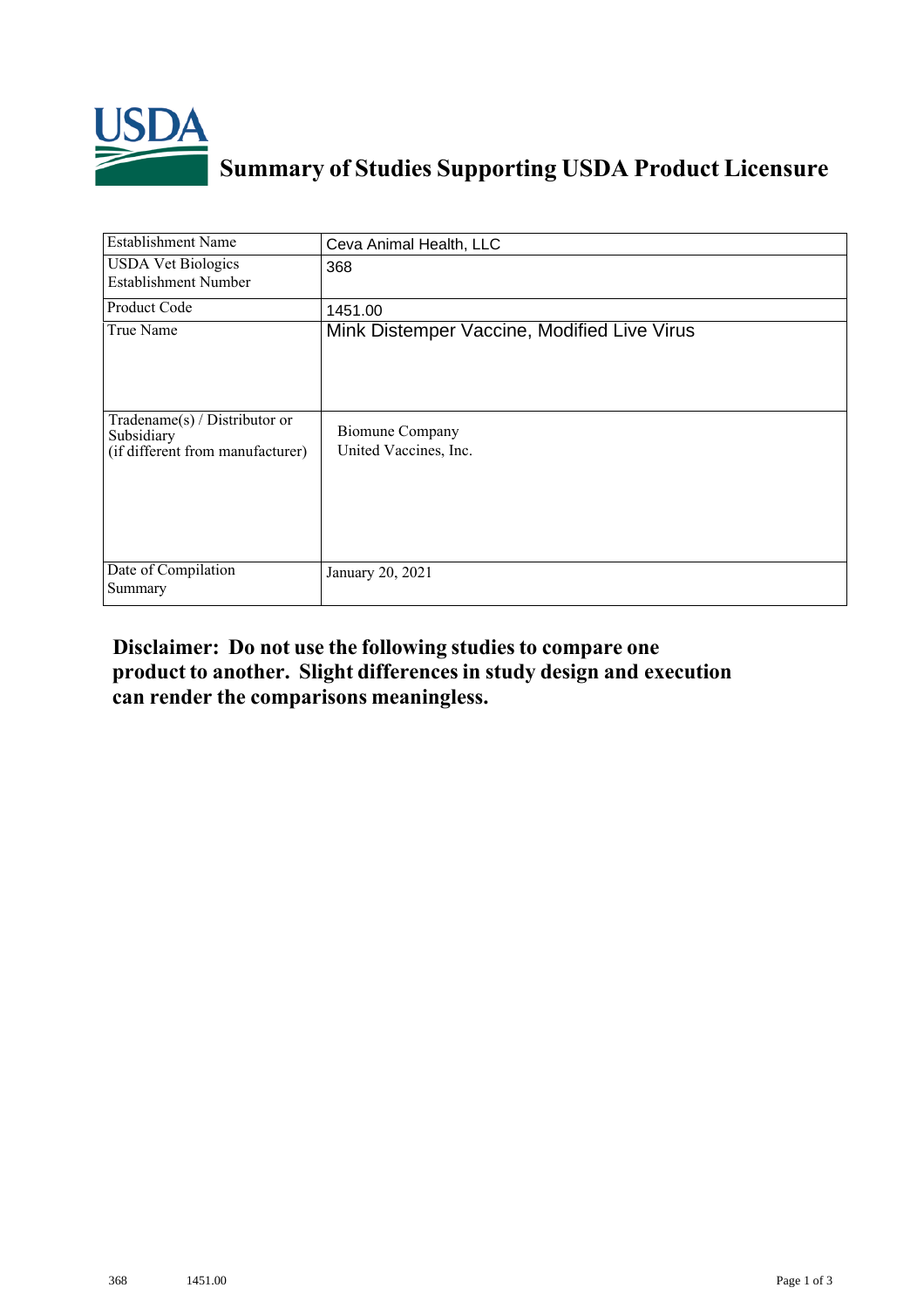| <b>Study Type</b>             | Efficacy                                                                                                                                                                                      |
|-------------------------------|-----------------------------------------------------------------------------------------------------------------------------------------------------------------------------------------------|
| <b>Pertaining to</b>          | Distemper Virus                                                                                                                                                                               |
| <b>Study Purpose</b>          | To demonstrate efficacy against distemper virus                                                                                                                                               |
| <b>Product Administration</b> |                                                                                                                                                                                               |
| <b>Study Animals</b>          | Ferret                                                                                                                                                                                        |
| <b>Challenge Description</b>  |                                                                                                                                                                                               |
| Interval observed after       |                                                                                                                                                                                               |
| challenge                     |                                                                                                                                                                                               |
| <b>Results</b>                | Study data were evaluated by USDA-APHIS prior to product<br>licensure and met regulatory standards for acceptance at the time<br>of submission. Study data, however, are no longer available. |
| <b>USDA Approval Date</b>     | 24 November 1969                                                                                                                                                                              |